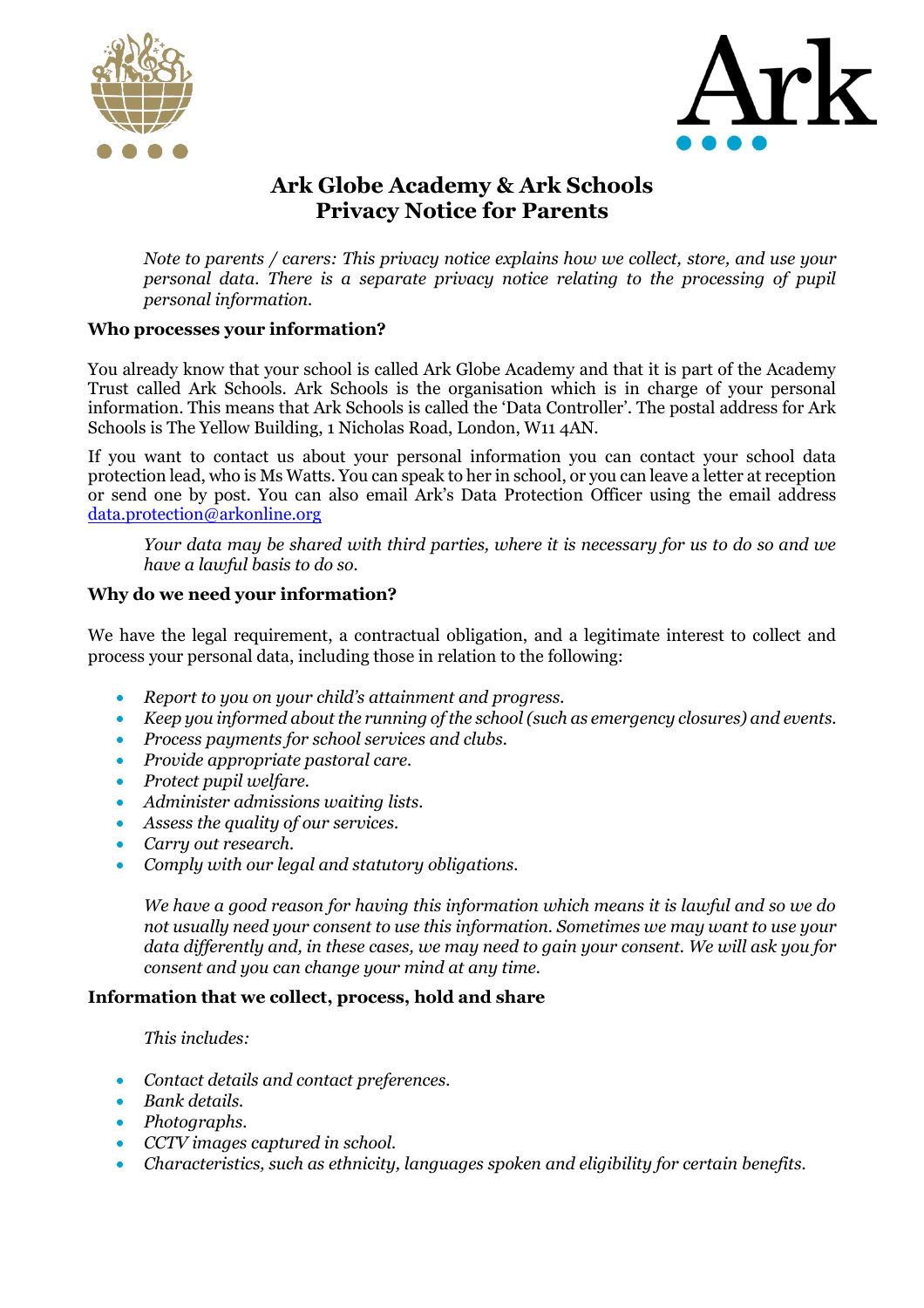- *Family circumstances.*
- *Physical and mental health, including medical conditions.*
- *Support received, including care packages, plans and support providers.*
- *We may also hold data about you that we have received from other organisations, including other schools and social services.*

#### **The lawful basis on which we process this information**

- *Article 6 1(a) of the GDPR which allows processing with your consent.*
- *Article 6 1(b) of the GDPR which allows processing that is necessary for the performance of a contract.*
- *Article 6 1(c) of the GDPR which allows processing that is necessary to comply with a legal obligation.*
- *Article 6 1(d) of the GDPR which allows processing that is necessary to protect vital interests.*
- *Article 6 1(e) of the GDPR which allows processing that is necessary in order for the school to function.*
- *Article 6 1(f) of the GDPR which allows processing that is in our legitimate interests.*
- *Article 9 2(b) of the GDPR which allows the processing of special category data that is necessary for carrying out obligations in the fields of employment and social security and social protection law.*
- *Article 9 2(g) of the GDPR which allows the processing of special category data that is necessary for reasons of substantial public interest.*
- *Article 9 2(j) of the GDPR which allows the processing of special category data when it is necessary for archiving purposes in the public interest, scientific or historical research purposes or statistical purposes.*

*The processing of personal data and the identification of a relevant lawful basis of processing is subject to an ongoing review and is consistently being reviewed as part of our efforts to adhere to the principles of data protection.*

# **Storing your data**

*Your data is processed using a combination of cloud-based information management systems, cloud storage and sharing facilities, on local file servers and in paper copies. In accordance with data protection legislation, it is only retained for as long as is necessary to fulfil the purposes for which it was obtained, and not kept indefinitely.* 

*We have a policy which explains how long we keep information. It is called a Data Retention Schedule and you can ask for a copy at reception.*

# **Transfer outside of the European Economic Area (EEA)**

*We do not normally transfer your information to a different country outside the EEA. However, some of our external third-party support partners are based outside the EEA so their processing of your personal data will involve a transfer of data outside the EEA.*

*Whenever we transfer your personal data out of the EEA, we ensure a similar degree of protection is afforded to it by ensuring at least one of the following safeguards is implemented, including:*

• *We will only transfer your personal data to countries that have been deemed to provide an adequate level of protection for personal data by the European Commission.*